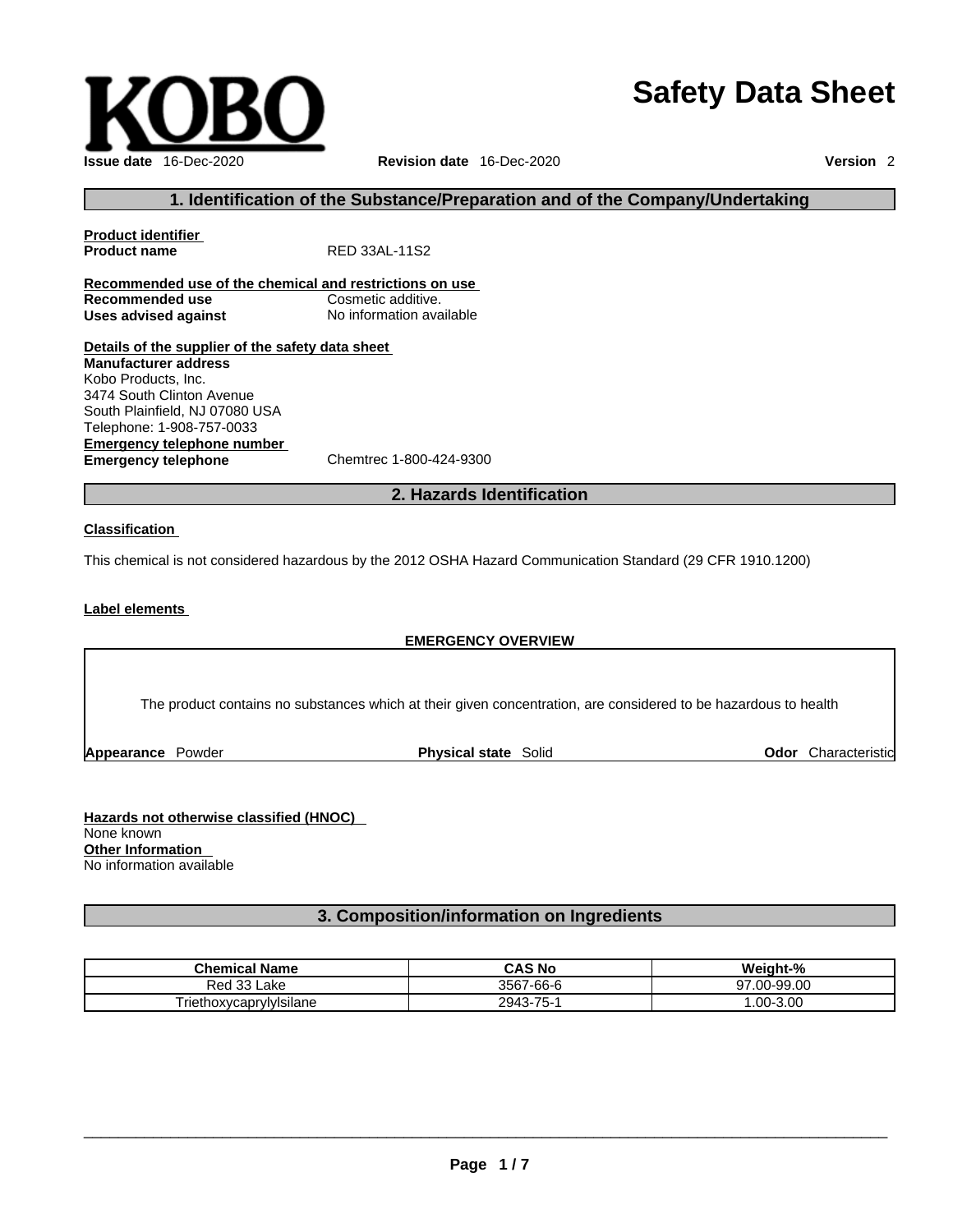#### **4. First aid measures**

|  | <b>First aid measures</b> |  |
|--|---------------------------|--|
|  |                           |  |

| <b>General advice</b>                                                      | If symptoms persist, call a physician.                                                                                             |  |
|----------------------------------------------------------------------------|------------------------------------------------------------------------------------------------------------------------------------|--|
| Eye contact                                                                | Rinse immediately with plenty of water, also under the eyelids, for at least 15 minutes. If<br>symptoms persist, call a physician. |  |
| <b>Skin contact</b>                                                        | Wash off immediately with soap and plenty of water while removing all contaminated<br>clothes and shoes.                           |  |
| <b>Inhalation</b>                                                          | Remove to fresh air. If breathing is irregular or stopped, administer artificial respiration.                                      |  |
| Ingestion                                                                  | If swallowed, do not induce vomiting: seek medical advice immediately and show this<br>container or label.                         |  |
| Self-protection of the first aider                                         | Use personal protective equipment as required.                                                                                     |  |
| Most important symptoms and effects, both acute and delayed                |                                                                                                                                    |  |
| <b>Symptoms</b>                                                            | No known effects under normal use conditions.                                                                                      |  |
| Indication of any immediate medical attention and special treatment needed |                                                                                                                                    |  |
| Note to physicians                                                         | Effects of exposure (inhalation, ingestion or skin contact) to substance may be delayed.                                           |  |

#### **5. Fire-fighting measures**

#### **Suitable extinguishing media**

Use extinguishing measures that are appropriate to local circumstances and the surrounding environment.

#### **Unsuitable extinguishing media** No information available.

# **Specific hazards arising from the chemical**

None in particular.

#### **Explosion data Sensitivity to mechanical impact** None. **Sensitivity to static discharge**

#### **Protective equipment and precautions for firefighters**

Use personal protective equipment as required.

#### **6. Accidental release measures**

#### **Personal precautions, protective equipment and emergency procedures**

| <b>Personal precautions</b>                          | Use personal protective equipment as required. Avoid contact with eyes. Wash thoroughly<br>after handling. |
|------------------------------------------------------|------------------------------------------------------------------------------------------------------------|
| For emergency responders                             | Use personal protective equipment as required.                                                             |
| <b>Environmental precautions</b>                     | Collect spillage. Do not allow into any sewer, on the ground or into any body of water.                    |
| Methods and material for containment and cleaning up |                                                                                                            |
| <b>Methods for containment</b>                       | Prevent further leakage or spillage if safe to do so.                                                      |
| Methods for cleaning up                              | Avoid creating dust. Sweep up and shovel into suitable containers for disposal.                            |
| <b>Prevention of secondary hazards</b>               | Clean contaminated objects and areas thoroughly observing environmental regulations.                       |
|                                                      |                                                                                                            |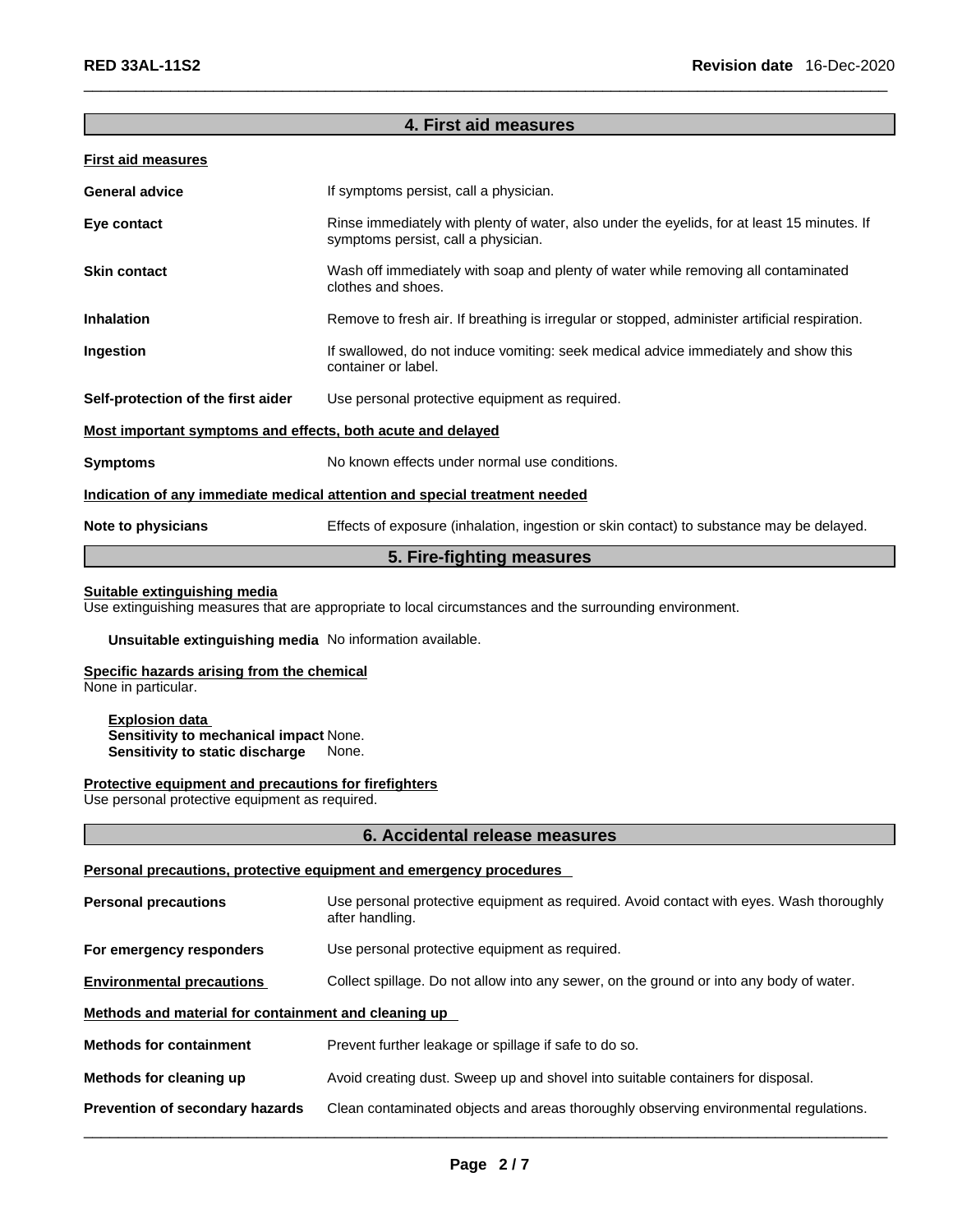|                                                              | 7. Handling and Storage                                                                                              |
|--------------------------------------------------------------|----------------------------------------------------------------------------------------------------------------------|
| <b>Precautions for safe handling</b>                         |                                                                                                                      |
| Advice on safe handling                                      | Use personal protective equipment as required. Use only in well-ventilated areas. Wash<br>thoroughly after handling. |
| Conditions for safe storage, including any incompatibilities |                                                                                                                      |
| <b>Storage conditions</b>                                    | Keep container tightly closed in a dry and well-ventilated place. Store at ambient conditions.                       |
| Incompatible materials                                       | Strong oxidizing agents. Strong acids.                                                                               |
|                                                              |                                                                                                                      |

# **8. Exposure Controls/Personal Protection**

| <b>Control parameters</b>                                             |                                                                                                                    |  |
|-----------------------------------------------------------------------|--------------------------------------------------------------------------------------------------------------------|--|
| <b>Exposure guidelines</b>                                            | Not applicable.                                                                                                    |  |
| Appropriate engineering controls                                      |                                                                                                                    |  |
| <b>Engineering controls</b>                                           | Ensure adequate ventilation, especially in confined areas.                                                         |  |
| Individual protection measures, such as personal protective equipment |                                                                                                                    |  |
| <b>Eye/face protection</b>                                            | Wear safety glasses with side shields (or goggles).                                                                |  |
| Skin and body protection                                              | Wear protective gloves and protective clothing.                                                                    |  |
| <b>Respiratory protection</b>                                         | In case of insufficient ventilation, wear suitable respiratory equipment.                                          |  |
| <b>General hygiene considerations</b>                                 | Handle in accordance with good industrial hygiene and safety practice. Wash contaminated<br>clothing before reuse. |  |

# **9. Physical and Chemical Properties**

# **Information on basic physical and chemical properties**

| <b>Physical state</b>            | Solid              |                          |                          |
|----------------------------------|--------------------|--------------------------|--------------------------|
| Appearance                       | Powder             | Odor                     | Characteristic           |
| Color                            | Purple             | <b>Odor threshold</b>    | No information available |
| <b>Property</b>                  | <b>Values</b>      | <b>Remarks</b> •         |                          |
| рH                               |                    | No information available |                          |
| Melting point / freezing point   |                    | No information available |                          |
| Boiling point / boiling range    |                    | No information available |                          |
| <b>Flash point</b>               |                    | No information available |                          |
| <b>Evaporation rate</b>          |                    | No information available |                          |
| Flammability (solid, gas)        |                    | No information available |                          |
| <b>Flammability limit in air</b> |                    |                          |                          |
| <b>Upper flammability limit</b>  |                    | No information available |                          |
| Lower flammability limit         |                    | No information available |                          |
| Vapor pressure                   |                    | No information available |                          |
| Vapor density                    |                    | No information available |                          |
| <b>Specific gravity</b>          |                    | No information available |                          |
| <b>Water solubility</b>          | Insoluble in water |                          |                          |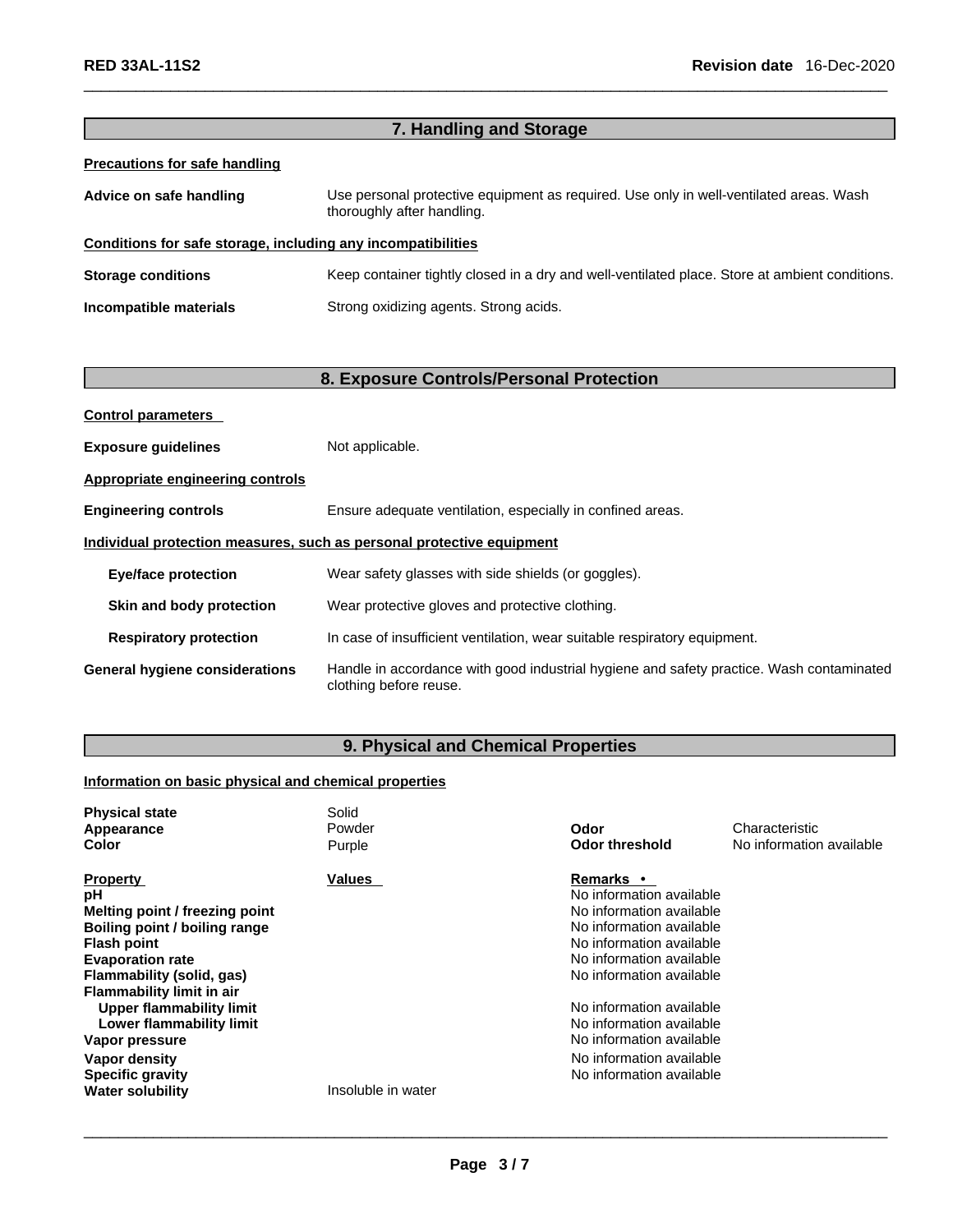**Solubility in other solvents** No information available **Autoignition temperature**<br> **Decomposition temperature No** information available<br>
No information available **Decomposition temperature**  $\blacksquare$  No information available<br> **Kinematic viscosity** No information available **Kinematic viscosity**<br> **Rividing the Contract of Contract Contract Contract Contract Contract Contract Contract Contract Contract Contract Contract Contract Contract Contract Contract Contract Contract Contract Contract Co Dynamic viscosity**<br> **Dynamic viscosity**<br> **Explosive properties**<br> **Explosive properties Explosive properties**<br> **Explosive properties**<br> **Oxidizing properties**<br> **Oxidizing properties**<br> **No information available Oxidizing properties** 

**Other Information**

**Softening point**<br> **Molecular weight**<br> **Molecular weight**<br> **Molecular weight**<br> **Molecular weight Molecular weight** No information available<br> **VOC content (%)** No information available **No information available Density Density Density No information available Bulk density No information available No information available**  No information available<br>No information available

# **10. Stability and Reactivity**

**Reactivity**  No data available

**Chemical stability** Stable under normal conditions.

**Possibility of hazardous reactions** None under normal processing.

**Hazardous polymerization** Hazardous polymerization does not occur.

**Conditions to avoid** None known.

**Incompatible materials** Strong oxidizing agents. Strong acids.

**Hazardous decomposition products** None under normal use conditions.

**11. Toxicological Information** 

#### **Information on likely routes of exposure**

#### **Product information**

| Inhalation          | No data available. |
|---------------------|--------------------|
| Eye contact         | No data available. |
| <b>Skin contact</b> | No data available. |
| Ingestion           | No data available. |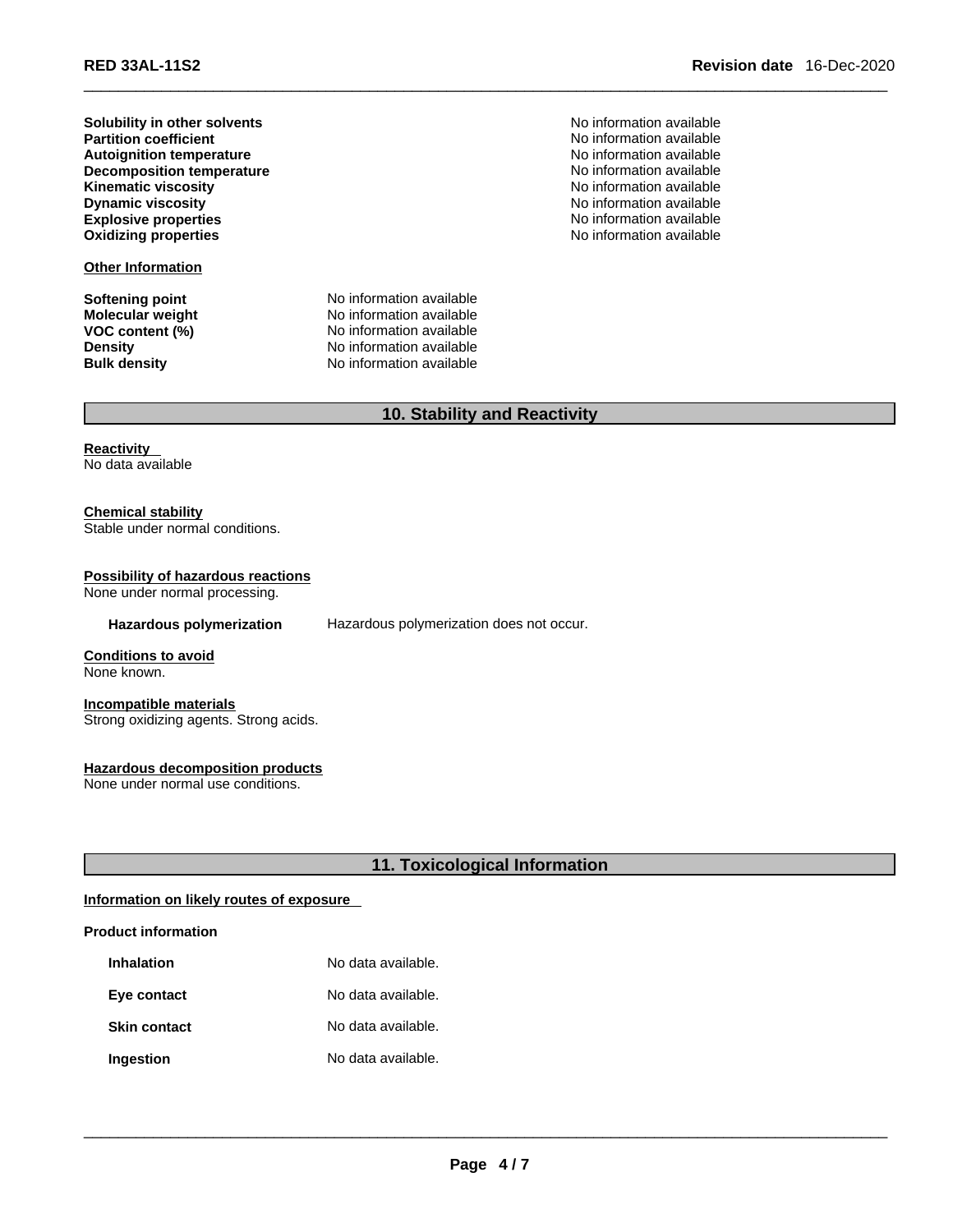#### **Component information**

| <b>Chemical</b><br>' Nam⊾     | LD50<br>Oral                              | <b>LD50</b><br>rmal .<br>Der | .C50<br>панатног |
|-------------------------------|-------------------------------------------|------------------------------|------------------|
| Triethoxycapry<br>rvivisilane | 0.000<br>′ Rat<br>uL/kc<br>m<br>-<br>∣∪∪∪ |                              |                  |

#### **Information on toxicological effects**

**Symptoms** No information available.

#### **Delayed and immediate effects as well as chronic effects from short and long-term exposure**

| <b>Skin corrosion/irritation</b>  | No information available.                                                                 |
|-----------------------------------|-------------------------------------------------------------------------------------------|
| Serious eye damage/eye irritation | No information available.                                                                 |
| <b>Irritation</b>                 | No information available.                                                                 |
| Corrosivity                       | No information available.                                                                 |
| <b>Sensitization</b>              | No information available.                                                                 |
| Germ cell mutagenicity            | No information available.                                                                 |
| Carcinogenicity                   | This product does not contain any carcinogens or potential carcinogens as listed by OSHA, |
|                                   | IARC or NTP.                                                                              |
| <b>Reproductive toxicity</b>      | No information available.                                                                 |
| <b>STOT - single exposure</b>     | No information available.                                                                 |
| <b>STOT - repeated exposure</b>   | No information available.                                                                 |
| <b>Aspiration hazard</b>          | No information available.                                                                 |

# **12. Ecological Information**

#### **Ecotoxicity**

None known

#### **Persistence and degradability**

No information available.

#### **Bioaccumulation**

No information available.

**Other adverse effects** No information available

# **13. Disposal Considerations**

#### **Waste treatment methods**

| Disposal of wastes     | Disposal should be in accordance with applicable regional, national and local laws and<br>regulations. |
|------------------------|--------------------------------------------------------------------------------------------------------|
| Contaminated packaging | Disposal should be in accordance with applicable regional, national and local laws and<br>regulations. |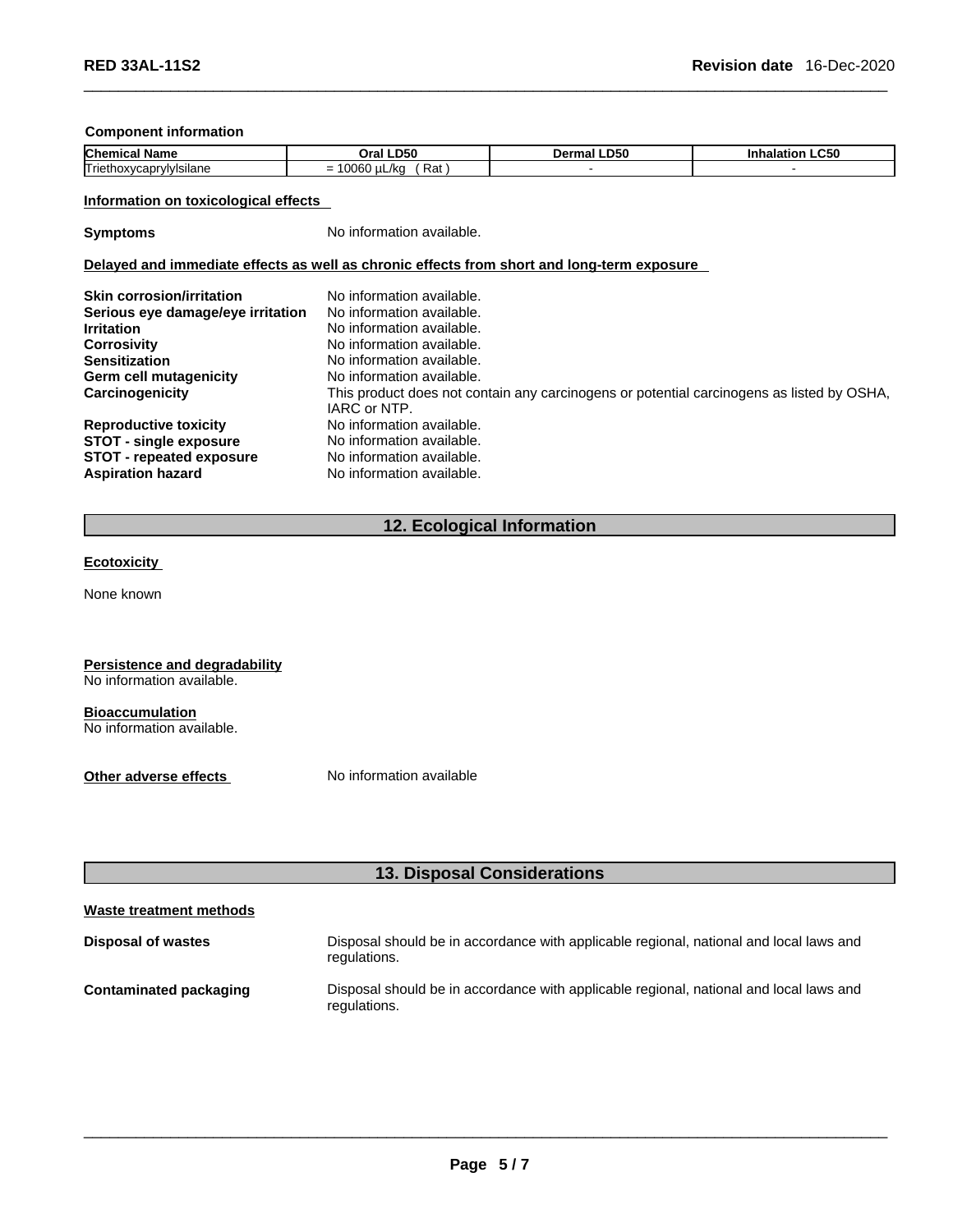|             | <b>14. Transport Information</b> |  |
|-------------|----------------------------------|--|
| <b>DOT</b>  | Not regulated                    |  |
| ICAO (air)  | Not regulated                    |  |
| <b>IATA</b> | Not regulated                    |  |
| <b>IMDG</b> | Not regulated                    |  |
| RID         | Not regulated                    |  |
| <b>ADR</b>  | Not regulated                    |  |

#### **15. Regulatory information**

| <b>International Inventories</b> |                |
|----------------------------------|----------------|
| <b>TSCA</b>                      | Complies       |
| <b>DSL/NDSL</b>                  | Complies       |
| <b>EINECS/ELINCS</b>             | Complies       |
| <b>ENCS</b>                      | Not Determined |
| <b>IECSC</b>                     | Complies       |
| <b>KECL</b>                      | Complies       |
| <b>PICCS</b>                     | Complies       |
| <b>AICS</b>                      | Complies       |

 **Legend:** 

**TSCA** - United States Toxic Substances Control Act Section 8(b) Inventory

**DSL/NDSL** - Canadian Domestic Substances List/Non-Domestic Substances List

 **EINECS/ELINCS** - European Inventory of Existing Chemical Substances/European List of Notified Chemical Substances

**ENCS** - Japan Existing and New Chemical Substances

**IECSC** - China Inventory of Existing Chemical Substances

**KECL** - Korean Existing and Evaluated Chemical Substances

**PICCS** - Philippines Inventory of Chemicals and Chemical Substances

**AICS** - Australian Inventory of Chemical Substances

#### **US Federal Regulations**

#### **SARA 313**

Section 313 of Title III of the Superfund Amendments and Reauthorization Act of 1986 (SARA). This product does not contain any chemicals which are subject to the reporting requirements of the Act and Title 40 of the Code of Federal Regulations, Part 372

#### **SARA 311/312 Hazard Categories**

| <b>Acute Health Hazard</b>        | No |
|-----------------------------------|----|
| <b>Chronic Health Hazard</b>      | N٥ |
| Fire Hazard                       | N٥ |
| Sudden release of pressure hazard | N٥ |
| <b>Reactive Hazard</b>            | N٥ |

#### **CWA** (Clean Water Act)

This product does not contain any substances regulated as pollutants pursuant to the Clean Water Act (40 CFR 122.21 and 40 CFR 122.42)

#### **CERCLA**

This material, as supplied, does not contain any substances regulated as hazardous substances under the Comprehensive Environmental Response Compensation and Liability Act (CERCLA) (40 CFR 302) or the Superfund Amendments and Reauthorization Act (SARA) (40 CFR 355). There may be specific reporting requirements at the local, regional, or state level pertaining to releases of this material